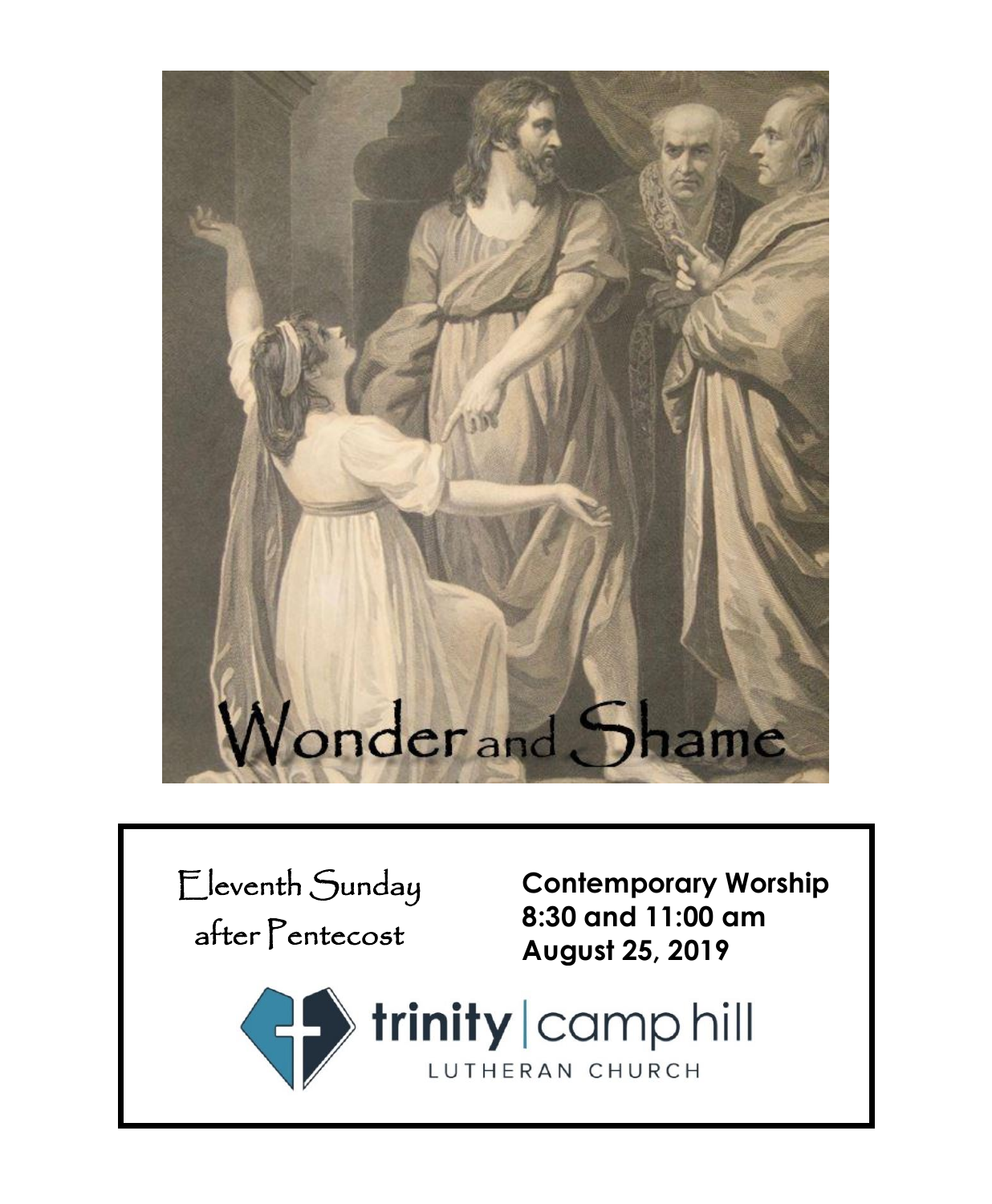

*Welcome to Trinity Lutheran Church! Please sign the red Worship Witness booklet to record your attendance with us this day, and indicate how many are communing. Then pass the booklet to the worshipers beside you in your row. If you are a guest, name tags are available for you to wear---we would be delighted to greet you by name. Hearing assistance devices are available at the Gathering Space desk.*

# **about today's service**

Remember the sabbath day. Call the sabbath a delight. This is the Lord's day, and the Lord will do for us what the Lord does: feed us, forgive us, help and heal us. Rejoice at all the wonderful things God is doing.

**P: Pastor L: Lector C: Congregation**

# + **Gathering** +

*We gather together to praise God and receive God's love.*

# **Song: "10,000 Reasons" (Bless the Lord)**

#### *Chorus*

Bless the Lord, oh, my soul, oh, my soul. Worship His holy name. Sing like never before, oh, my soul. I worship Your holy name.

#### *Verse 1*

The sun comes up. It's a new day dawning. It's time to sing Your song again. Whatever may pass and whatever lies before me, Let me be singing when the ev'ning comes.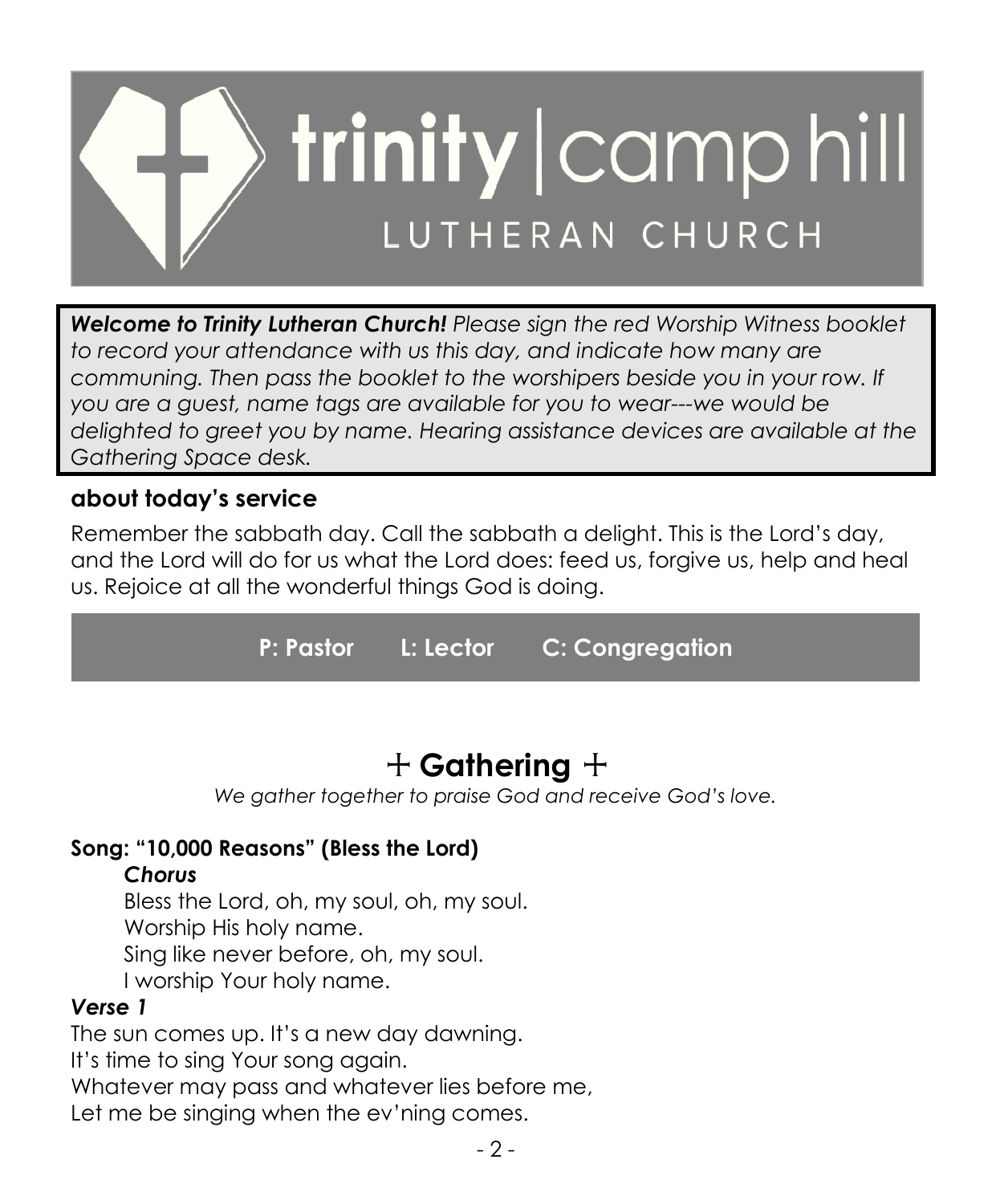# *Chorus*

# *Verse 2*

You're rich in love and You're slow to anger. Your name is great and Your heart is kind. For all Your goodness I will keep on singing Ten thousand reasons for my heart to find.

#### *Chorus*

*Instrumental*

# *Verse 3*

And on that day when my strength is failing, The end draws near and my time has come, Still my soul will sing Your praise unending Ten thousand years and then forever more.

# *Chorus (2X)*

# *Tag*

Yes, I will worship Your holy name.

Lord, I worship Your holy name.

Sing like never before, oh, my soul.

I worship Your holy name.

Yes, I will worship Your holy name.

Lord, I worship Your holy name.

by Matt Redman, Jonas Myrin © 2011 Thankyou Music, Said and Done Music, sixsteps, Music SHOUT! Publishing CCLI # 1283514.

# **Song: "Rescuer" (Good News)**

#### *Chorus*

He's our Rescuer, He's our Rescuer. We are free from sin forevermore. Oh, how sweet the sound! Oh, how grace abounds! We will praise the Lord, Our Rescuer.

# *Verse 1*

There is good news for the captive,

Good news for the shamed.

There is good news for the one who walked away.

There is good news for the doubter,

The one religion failed,

For the good Lord has come to seek and save.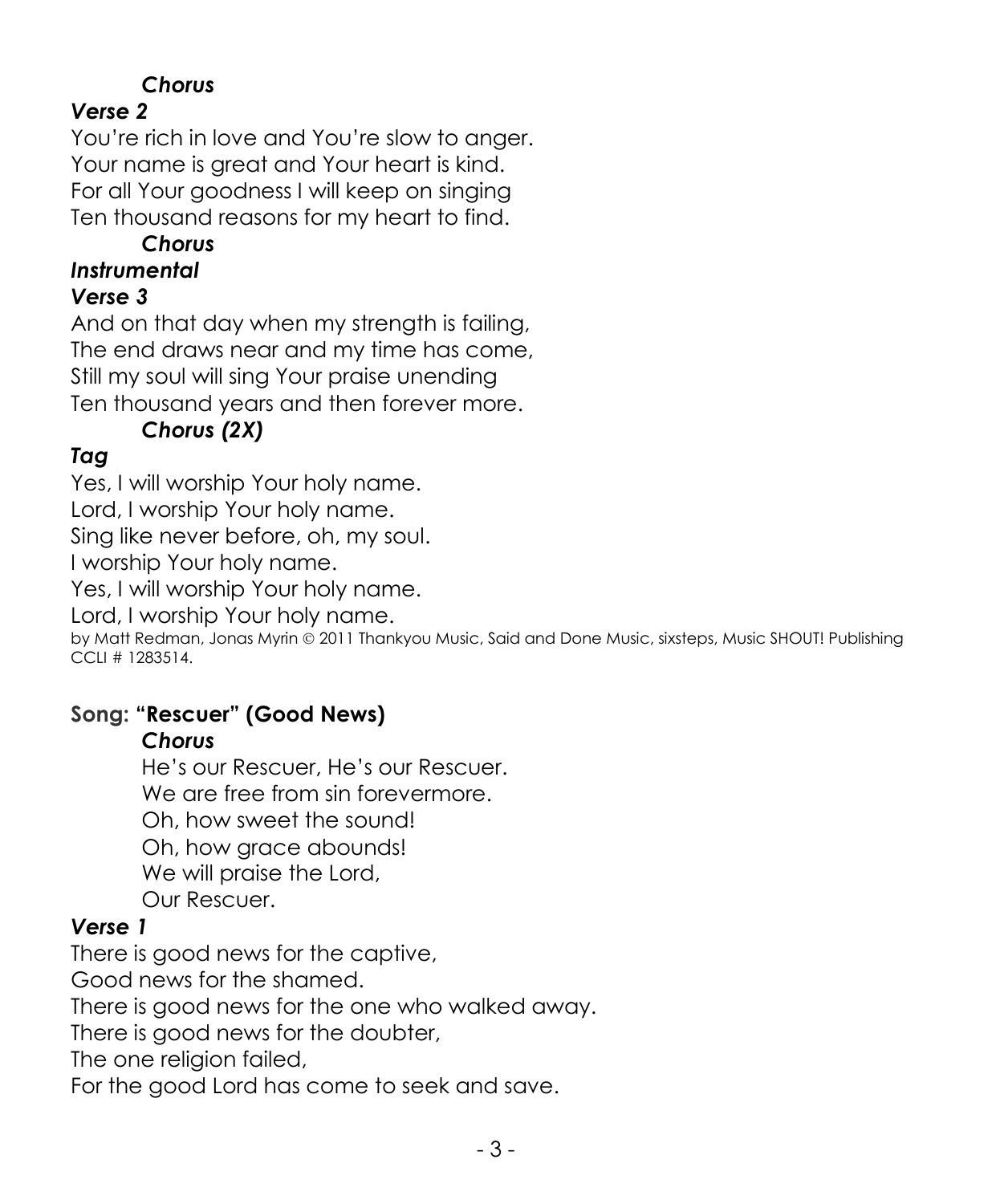# *Chorus*

#### *Verse 2*

He is beauty for the blind man,

Riches for the poor.

He is friendship for the one the world ignores.

He is pasture for the weary,

Rest for those who strive.

Oh, the good Lord is the way, the truth, the life.

Yes, the good Lord is the way, the truth, the life.

# *Chorus*

# *Bridge (2X)*

So come and be chainless.

Come and be fearless.

Come to the foot of Calvary.

There is redemption for ev'ry affliction

Here at the foot of Calvary.

#### *Chorus*

*Tag:* We will praise the Lord, our Rescuer.

By Benjamin Hastings, Bryan Fowler and Rend Collective © Capitol CMG Amplifier | Musical Moodswing | Rend Family Publishing|SHOUT! Music Publishing CCLI License #1283514.

Welcome

# (Stand)

# **Song: "More of Your Mercy"**

#### *Verse 1*

We desire for You to break our hearts and pour them out upon the land. We desire for You to rend the veil that blinds us to our fellow man: That Your Kingdom may go forth, that Your Spirit may give birth To a fire that spreads through our hands.

#### *Chorus*

More of Your mercy, more of Your loving kindness, More of what You have, is more of what we need. More of Your mercy, more of Your steadfast love Exploding from our hearts to those we see in need; more of Your mercy.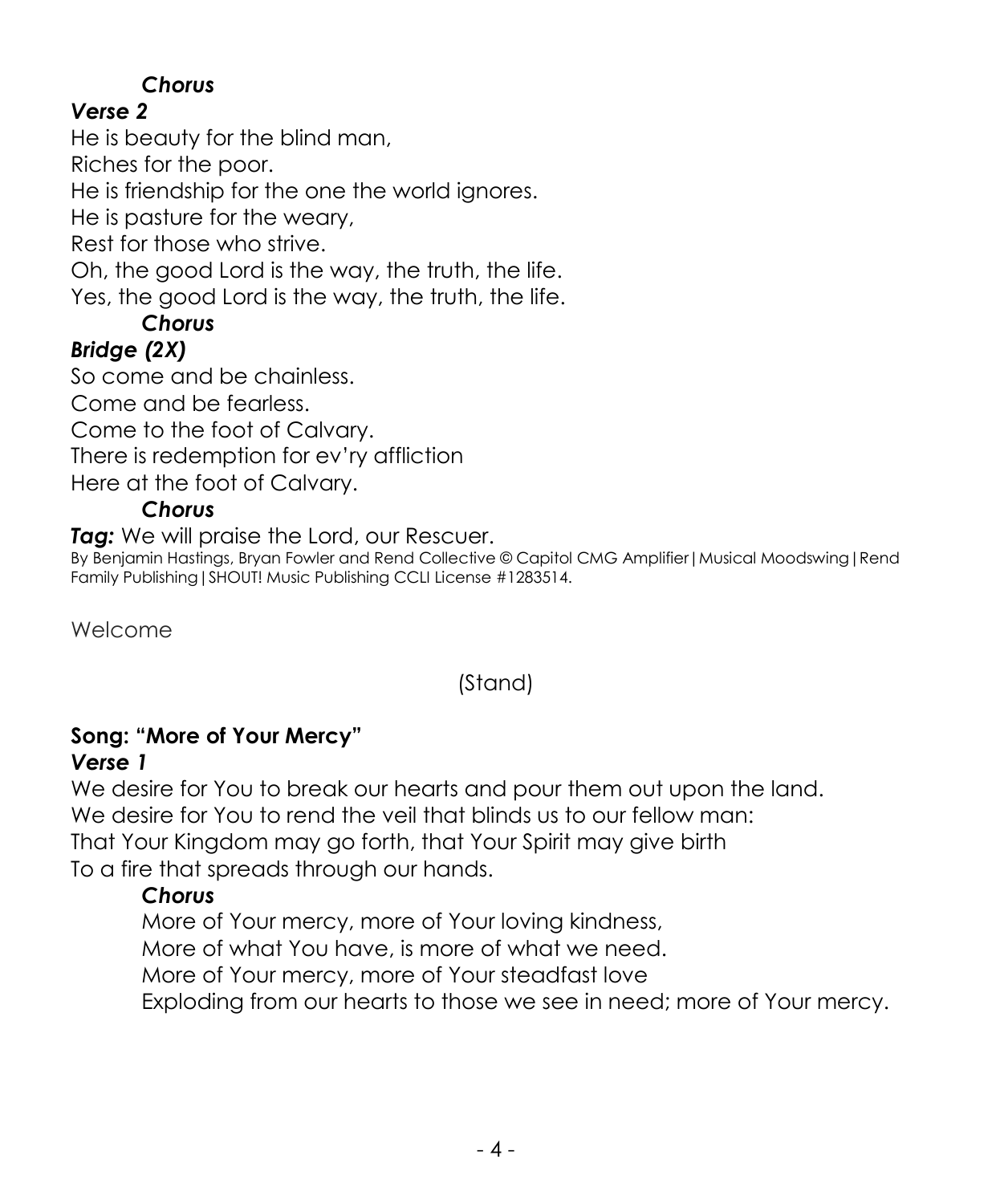# *Verse 2*

We believe that You have filled our hands with bread and wine for those who mourn.

We believe that You have told Your Church to cast it wide forevermore: That Your Kingdom may go forth, that Your Spirit may give birth To a fire that spreads through our hands.

#### *Chorus (2X)*

Wilt, Dan, Mercy/Vineyard Publishing, © 1996 Mercy / Vineyard Publishing (Admin. by Music Services), CCLI License No. 1283514.

Confession and Forgiveness

- P: Blessed be the holy Trinity,  $\pm$  one God, who forgives all our sin, whose mercy endures forever.
- **C: Amen.**
- P: Seeking reconciliation with God and neighbor, let us remember the gift of baptism and confess our sin.

*Silence is kept for reflection.*

- P: God of mercy,
- **C: we confess that we have sinned against you, against one another, and against the earth entrusted to our care. We are worried and distracted by many things, and we fail to love you above all else. We store up treasures for ourselves and turn away from our neighbors in need. Forgive us, that we may live in the freedom of your Son, Jesus Christ our Lord. Amen.**
- P: When we were laid low by sin and guilt, God made us alive together with Christ, forgiving us + all our trespasses by taking our sins to the cross. For freedom Christ has set us free: Rejoice in this good news!
- **C: Amen.**

Greeting

- P: The grace of our Lord Jesus Christ, the love of God, and the communion of the Holy Spirit be with you all.
- **C: And also with you.**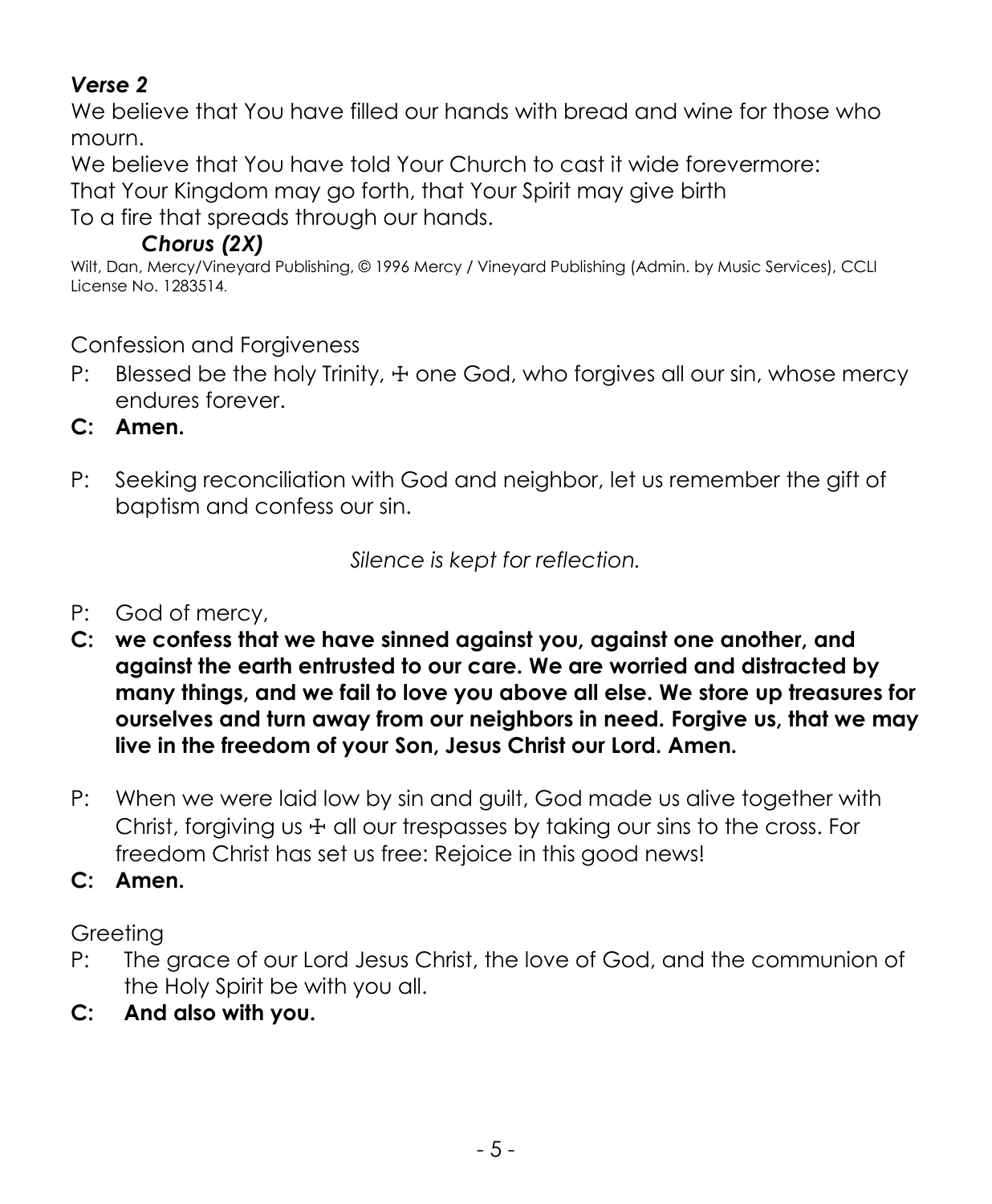Prayer of the Day

- P: Let us pray. O God, mighty and immortal, you know that as fragile creatures surrounded by great dangers, we cannot by ourselves stand upright. Give us strength of mind and body, so that even when we suffer because of human sin, we may rise victorious through your Son, Jesus Christ, our Savior and Lord.
- **C: Amen.**

#### (Sit)

# $+$  Word  $+$

*We listen to the story of God's mighty acts for the sake of God's people.*

Reading Isaiah 58:9b-14

*The Lord promises those who have returned from exile that where justice and mercy prevail, the ruins will be rebuilt and light will rise in the darkness. It is a day for new beginnings.*

9bIf you remove the yoke from among you, the pointing of the finger, the speaking of evil, <sup>10</sup>if you offer your food to the hungry and satisfy the needs of the afflicted, then your light shall rise in the darkness and your gloom be like the noonday. <sup>11</sup>The Lord will guide you continually, and satisfy your needs in parched places, and make your bones strong; and you shall be like a watered garden, like a spring of water, whose waters never fail. <sup>12</sup>Your ancient ruins shall be rebuilt; you shall raise up the foundations of many generations; you shall be called the repairer of the breach, the restorer of streets to live in. <sup>13</sup>If you refrain from trampling the sabbath, from pursuing your own interests on my holy day; if you call the sabbath a delight and the holy day of the Lord honorable; if you honor it, not going your own ways, serving your own interests, or pursuing your own affairs; <sup>14</sup>then you shall take delight in the Lord, and I will make you ride upon the heights of the earth; I will feed you with the heritage of your ancestor Jacob, for the mouth of the Lord has spoken.

- L: The word of the Lord.
- **C: Thanks be to God.**

(Stand)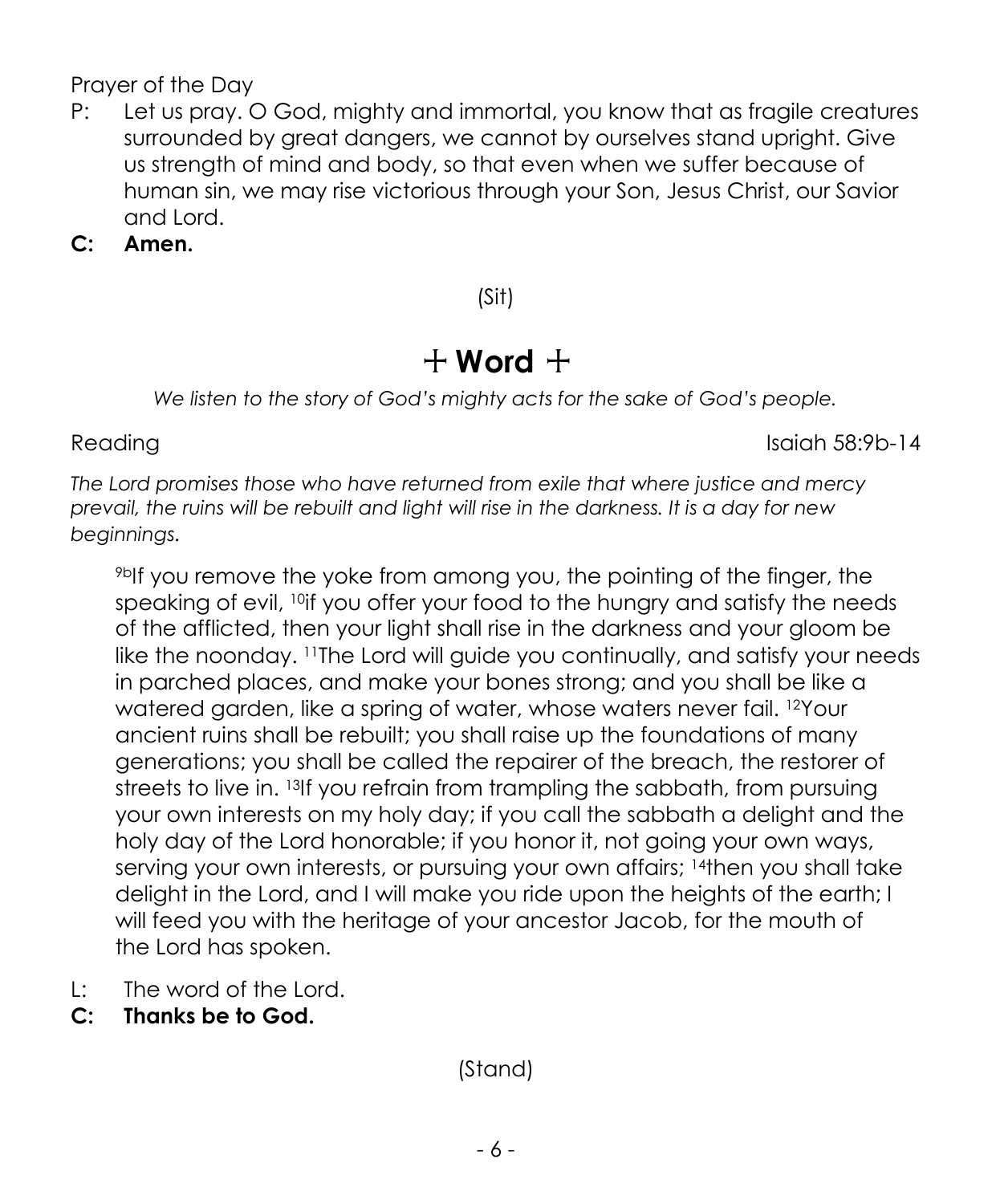#### Gospel Acclamation: **"Allelu"**

**Chorus 2x**

Allelu! Allelu! Ev-'rybody sing: Allelu! For the Lord has risen, it is true. Ev'rybody sing: Allelu!

# Gospel Reading Luke 13:10-17

Jesus heals a woman on the sabbath, offering her a new beginning for her life. When *challenged by a narrow reading of the sabbath command, Jesus responds by expanding "sabbath work" to include setting people free from bondage.*

<sup>10</sup>Now [Jesus] was teaching in one of the synagogues on the sabbath. <sup>11</sup>And just then there appeared a woman with a spirit that had crippled her for eighteen years. She was bent over and was quite unable to stand up straight. <sup>12</sup>When Jesus saw her, he called her over and said, "Woman, you are set free from your ailment." <sup>13</sup>When he laid his hands on her, immediately she stood up straight and began praising God. <sup>14</sup>But the leader of the synagogue, indignant because Jesus had cured on the sabbath, kept saying to the crowd, "There are six days on which work ought to be done; come on those days and be cured, and not on the sabbath day." <sup>15</sup>But the Lord answered him and said, "You hypocrites! Does not each of you on the sabbath untie his ox or his donkey from the manger, and lead it away to give it water? <sup>16</sup>And ought not this woman, a daughter of Abraham whom Satan bound for eighteen long years, be set free from this bondage on the sabbath day?" <sup>17</sup>When he said this, all his opponents were put to shame; and the entire crowd was rejoicing at all the wonderful things that he was doing.

- P: The gospel of the Lord.
- **C: Thanks be to God.**

(Sit)

Sermon: "Wonder and Shame" entitled a state of the Pastor Jack Horner

Children's Message Faith Formation Children's Message Faith Formation

#### Blessing of the Backpacks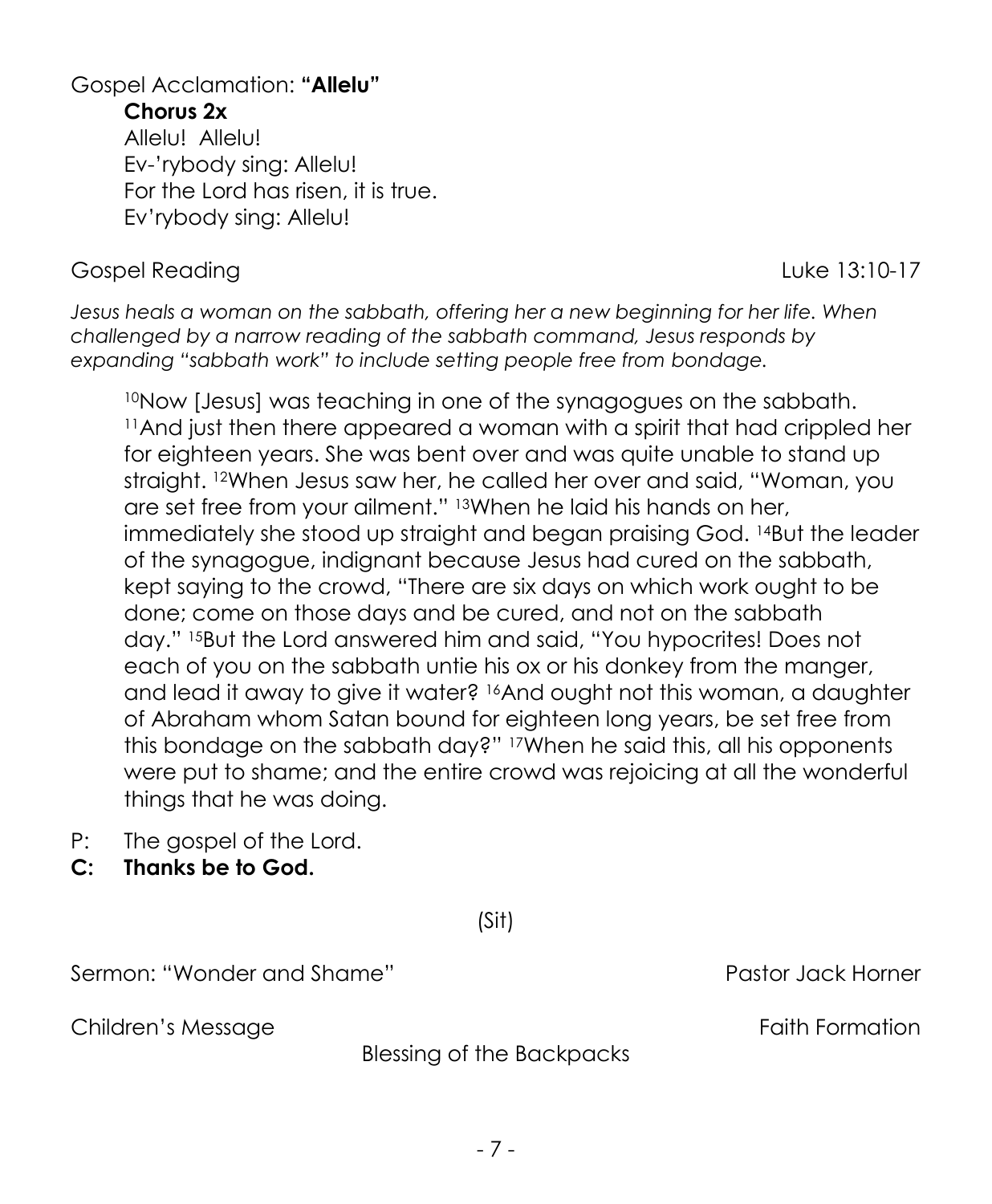# (Stand)

#### **Song "You Are Mine" Verse 1**

"I will come to you in the silence, I will lift you from all your fear. You will hear my voice, I claim you as my choice. Be still and know I am here."

#### *Verse 2*

"I am hope for all who are hopeless,

I am eyes for all who long to see.

In the shadows of the night,

I will be your light.

Come and rest in me."

#### *Chorus*

"Do not be afraid, I am with you. I have called you each by name.

Come and follow me,

I will bring you home;

I love you and you are mine."

# *Verse 3*

"I am strength for all the despairing, healing for the ones who dwell in shame. All the blind will see, the lame will all run free, and all will know my name."

# *Chorus*

# *Verse 4*

"I am the Word that leads all to freedom, I am the peace the world cannot give. I will call your name, embracing all your pain. Stand up, now walk and live!"

#### *Chorus*

Text: David Haas, b. 1957 Text © 1991 GIA Publications, Inc., 7404 S. Mason Ave., Chicago, IL 60638. www.giamusic.com. 800.442.3358. All rights reserved. Used by permission.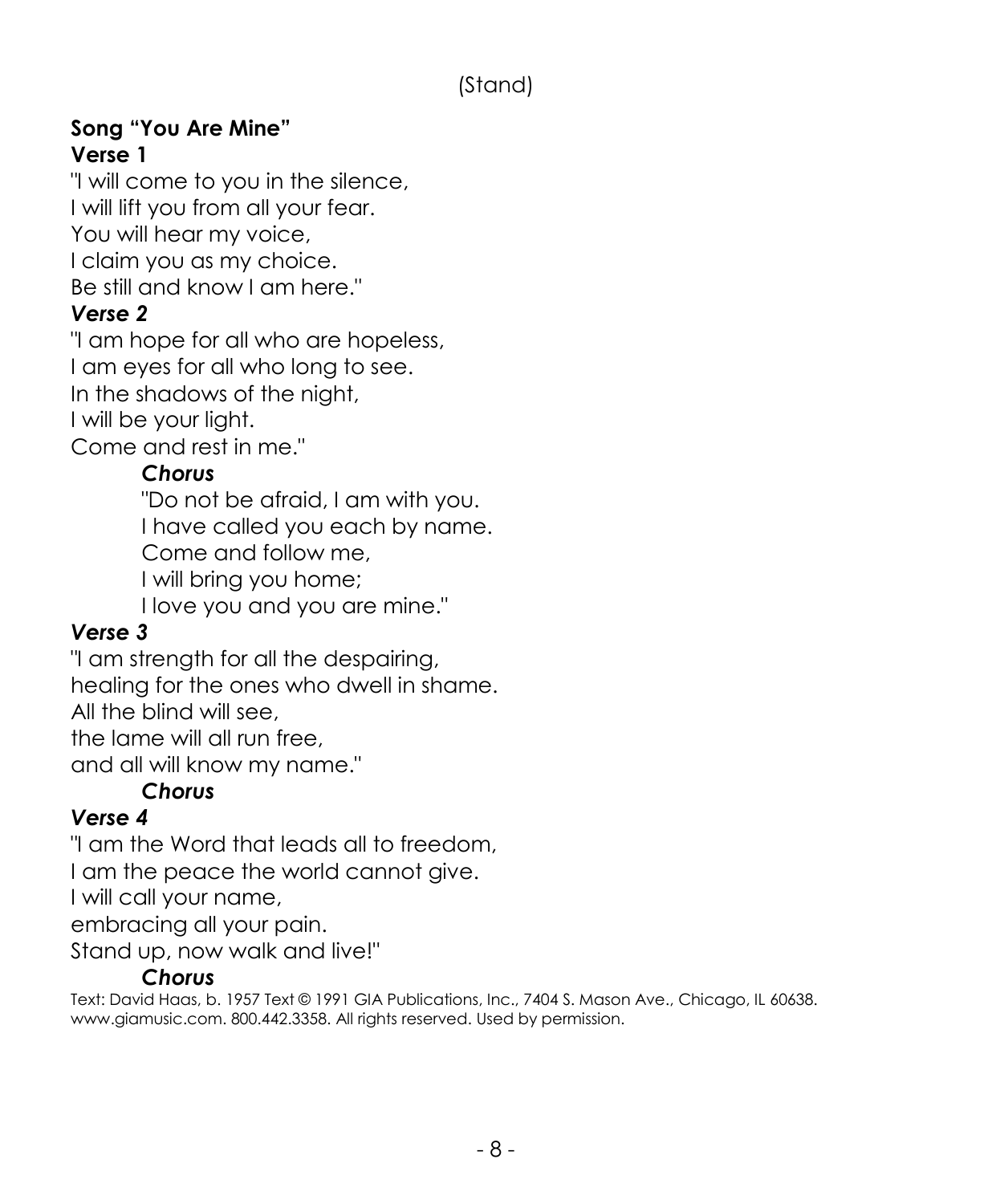Apostles' Creed

**I believe in God, the Father almighty, creator of heaven and earth.**

**I believe in Jesus Christ, God's only Son, our Lord, who was conceived by the Holy Spirit, born of the virgin Mary, suffered under Pontius Pilate, was crucified, died, and was buried; he descended to the dead. On the third day he rose again; he ascended into heaven, he is seated at the right hand of the Father, and he will come to judge the living and the dead.**

**I believe in the Holy Spirit, the holy catholic church, the communion of saints, the forgiveness of sins, the** + **resurrection of the body, and the life everlasting. Amen.**

Reception of New Members

Prayers of the Church *Following each petition are the words*: "Lord, in your mercy," *Please respond with:* **"hear our prayer"**

# $+$  Meal  $+$

*When we celebrate communion we remember that Jesus died for us and we experience God's love and forgiveness. As we eat the bread and wine Christ is present with us.*

Sharing of the Peace

P: The peace of the Lord be with you always.

**C: And also with you.**

Announcements

(Sit)

Offering:

Optional giving methods: Use the Give+ app on your mobile device • Use the Giving Station in the Gathering Space • Text an amount to 717-963-2281 (be sure to use a "\$") • Use the "DONATE" button on our website and e-blasts

#### **Special Music: "All My Hope" Verse 1**

I've been held by the Savior.

I've felt fire from above.

I've been down to the river.

I ain't the same, a prodigal returned.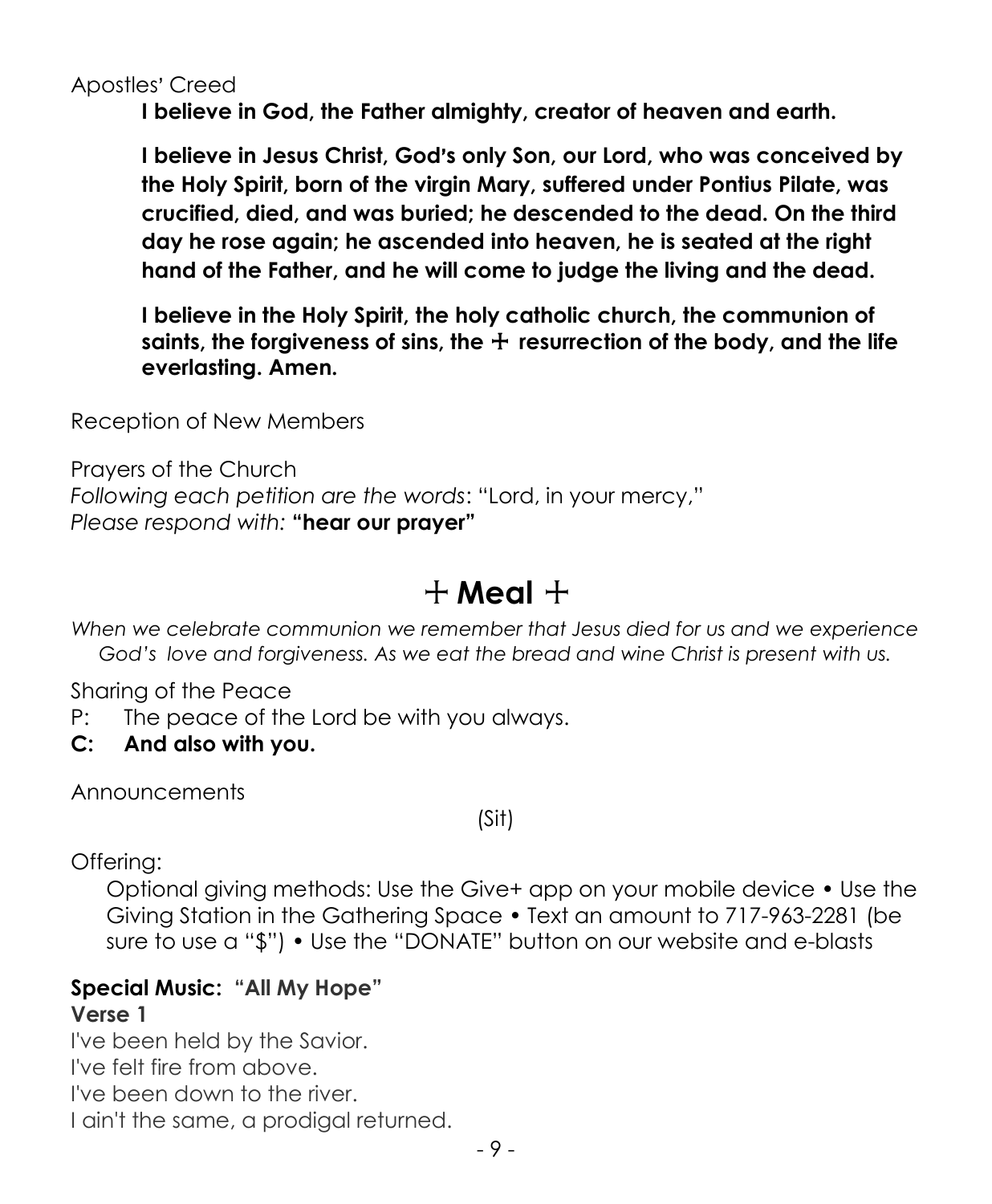#### **Chorus**

All my hope is in Jesus. Thank God my yesterday's gone. All my sins are forgiven; I've been washed by the blood.

# **Verse 2**

I'm no stranger to prison. I've worn shackles and chains. But I've been freed and forgiven, And I'm not going back, I'll never be the same.

**Chorus**

#### **Bridge**

There's a kind of thing

That just breaks a man,

Break him down to his knees.

God I've been broken more than a time or two,

Yes, Lord,

Then He picked me up and showed me

What it means to be a man.

Come on and sing

# **Chorus (2x)**

David Crowder, Ed Cash 2016 Inot Music, sixsteps Music, worshiptogether.com songs (Admin. by Capitol CMG Publishing), Alletrop Music (Admin. by Music Services, Inc.) CCLI#1283514.

# (Stand)

Offering Prayer

- P: Let us pray. Merciful God,
- **C: as grains of wheat scattered upon the hills were gathered together to become one bread, so let your church be gathered together from the ends of the earth into your kingdom, for yours is the glory through Jesus Christ, now and forever. Amen**

Great Thanksgiving

- P: Christ is here.
- **C: The Spirit is with us.**
- P: With joy, we lift up our hearts.
- **C: And give thanks to the Lord of Life.**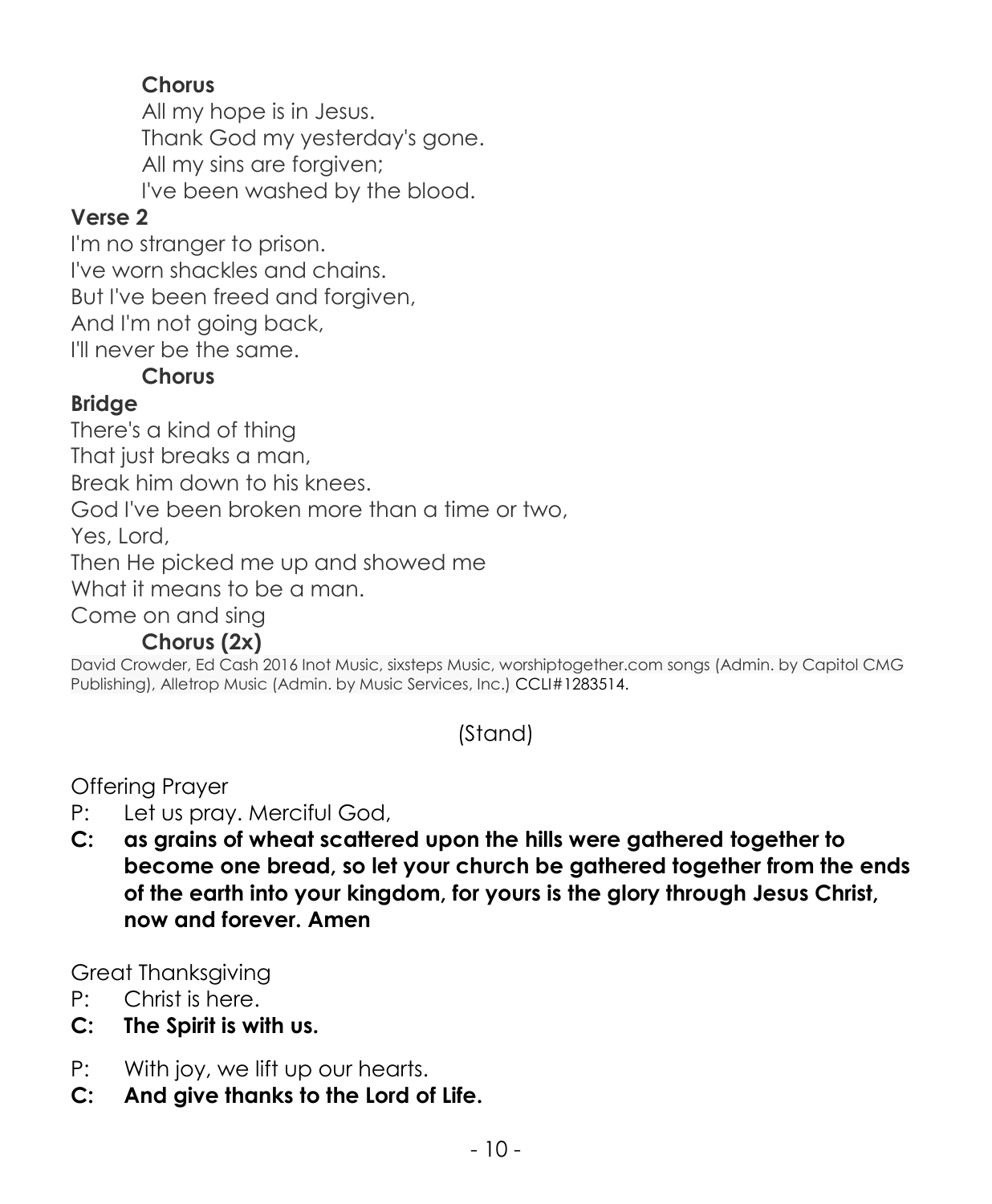Eucharistic Prayer

- P: God beyond our imaginings …
- P: Great is the mystery of faith.
- **C: Christ has died; Christ is risen; Christ will come again.**
- P: God our savior… and you may know us in the likeness of your Son, ever one God, Father, Son, and Holy Spirit.
- C: **Amen.**

#### Lord's Prayer

**Our Father in heaven, hallowed be your name, your kingdom come, your will be done, on earth as in heaven. Give us today our daily bread. Forgive us our sins as we forgive those who sin against us. Save us from the time of trial and deliver us from evil. For the kingdom, the power, and the glory are yours, now and forever. Amen.**

Invitation to Holy Communion

- P: God invites you to this table of bounty. Come, the banquet is ready.
- **C: Thanks be to God.**

#### (Sit)

Sharing our Lord's Supper

*All Christians are welcome to celebrate the real presence of Jesus Christ in our Lord's Supper. Please come forward by the middle aisle, receive the bread, dip it into the wine, and return by the side aisles. Communion may be received in bread only, if desired. Noncommuning children and adults are invited to come forward for a blessing. As a gesture of hospitality we use dealcoholized wine (less than .5% alcohol). In addition, we offer glutenfree wafers available upon request--please ask the pastor at the time of communion.*

(Stand)

Post-Communion Prayer

- P: The body and blood of our Lord Jesus Christ strengthen you and keep you in his arace.
- **C: Amen.**
- P: Let us pray. O God, in this holy communion you have welcomed us into your presence, nourished us with words of mercy, and fed us at your table. Amid the cares of this life, strengthen us to love you with all our heart, serve our neighbors with a willing spirit, and honor the earth you have made; through Christ our Lord.
- **C: Amen.**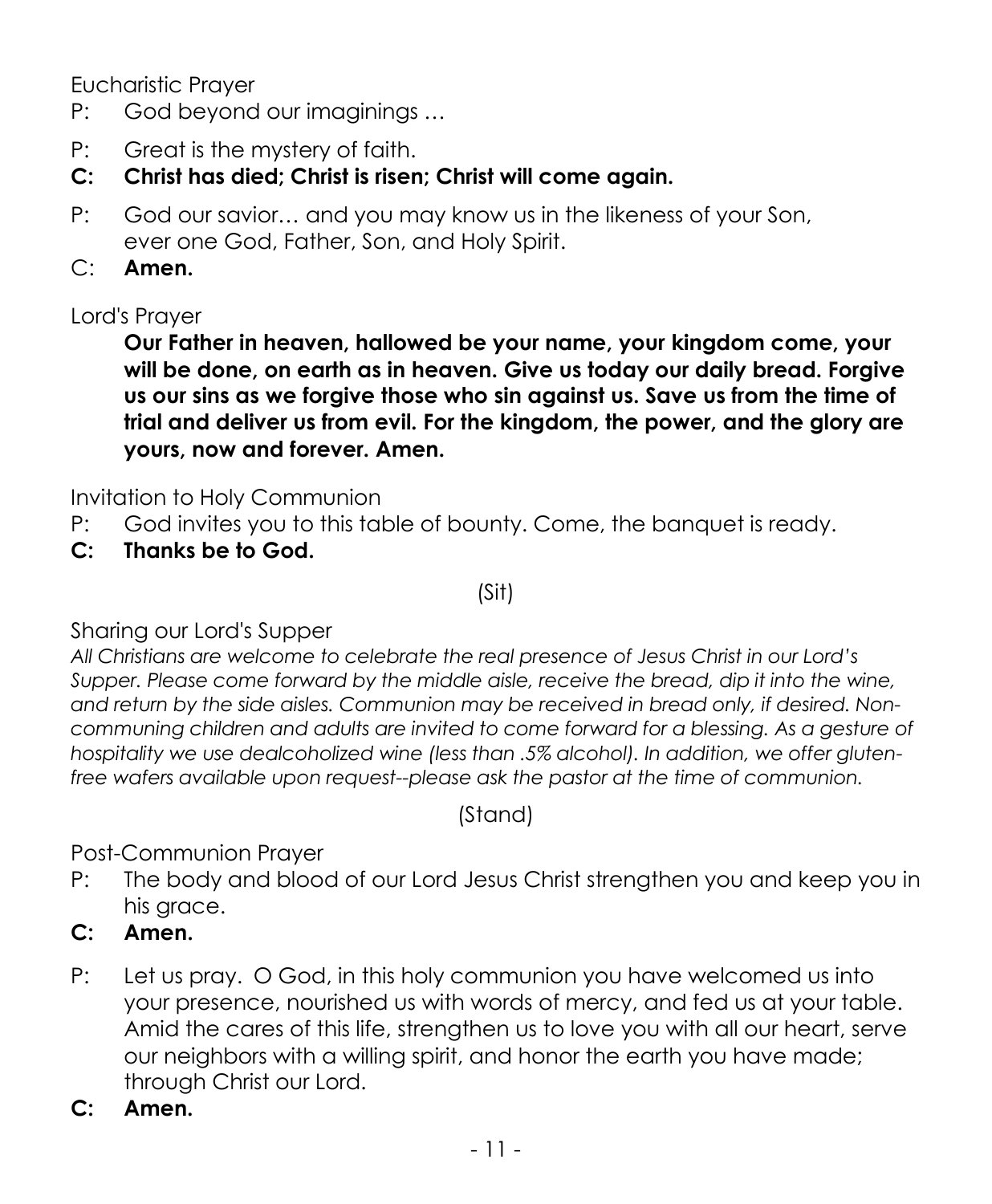# + **Sending** +

*We have heard the Word of God, offered our gifts, and been fed at the table. Now we are sent out, strengthened by the Holy Spirit to be God's people in the world.*

Blessing

P: The Lord be near you at all times, the Lord walk beside you so that you will not be troubled, the Lord fill your heart with gladness, and your mouth with joyful songs; and the blessing of God Almighty, the Father,  $\pm$  the Son, and the Holy Spirit, be with you always.

**C: Amen.**

#### **Song: "Lord of Justice"**

#### *Chorus (2X)*

Lord of justice, Lord of life. Help us to do what you know is right. Oh, Lord of justice, Lord of life, guide us through the day and night.

#### *Verse 1*

To the stranger may we give welcome, to the hungry may we give bread. To the naked may we give clothing, to the homeless, a place to lay their head.

#### *Chorus*

#### *Verse 2*

To the wounded may we give healing, to the voiceless may we give words, To the captives may we give freedom, to the tortured, release from all the hurt.

# *Chorus (3X)*

*Tag: Guide us through the day and night.* Words and music by L. Olson, c. Dakota Road Music, UBP CCLI#1283514.

Dismissal

P: Go in peace. Christ is sending you.

#### **C: Thanks be to God.**

Portions of the liturgy were reprinted by permission of Westminster John Knox Press from *Feasting on the Word Worship Companion*. Copyright 2013.

Portions of the service are reprinted from: *Evangelical Lutheran Worship*, Copyright © 2006 Augsburg Fortress. *Sundays & Seasons*, Copyright © 2019 Augsburg Fortress. Used by permission of Augsburg Fortress License # 23686.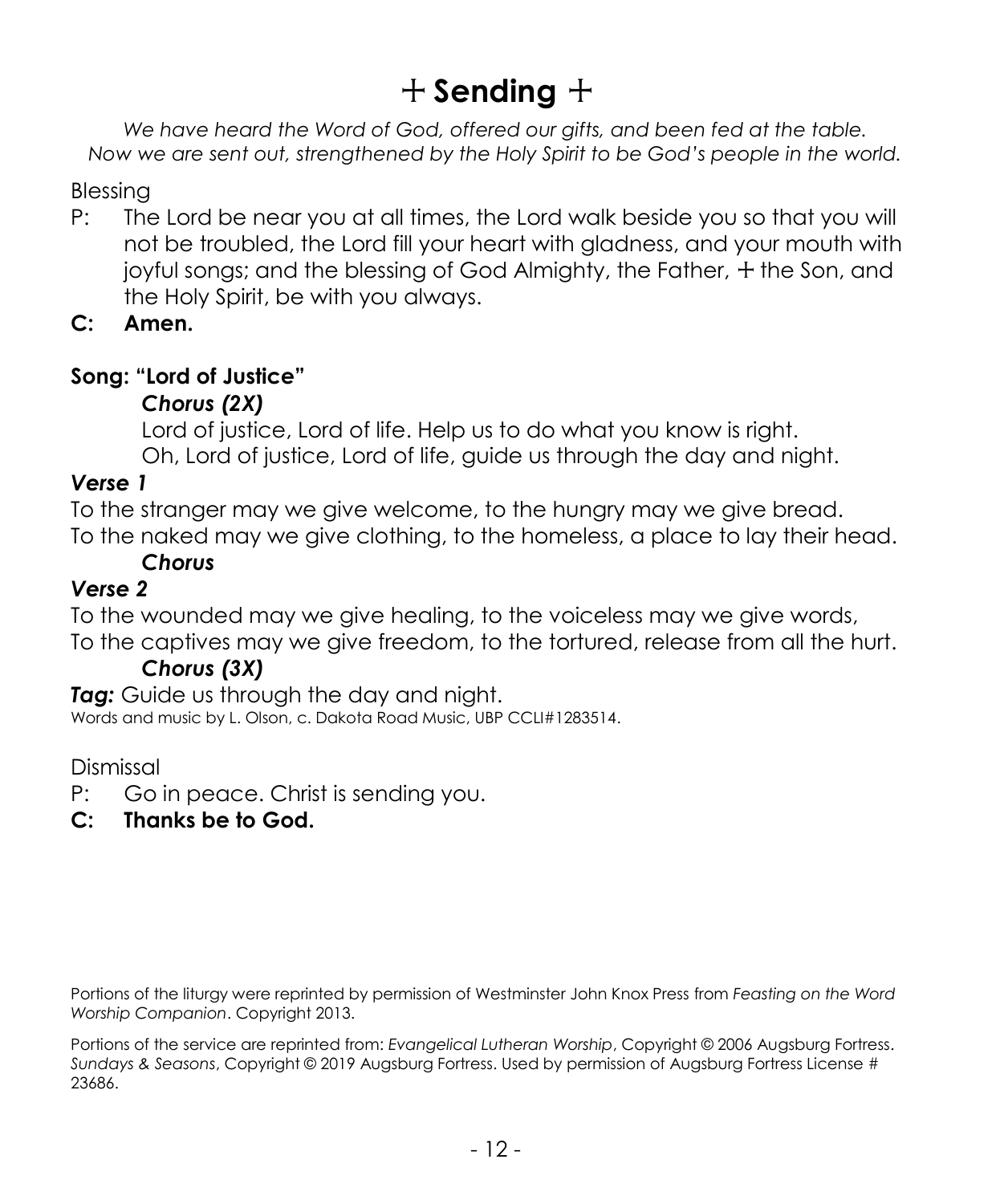Join us next week + + + Pastor John Brock "Entertaining Angels" FaithX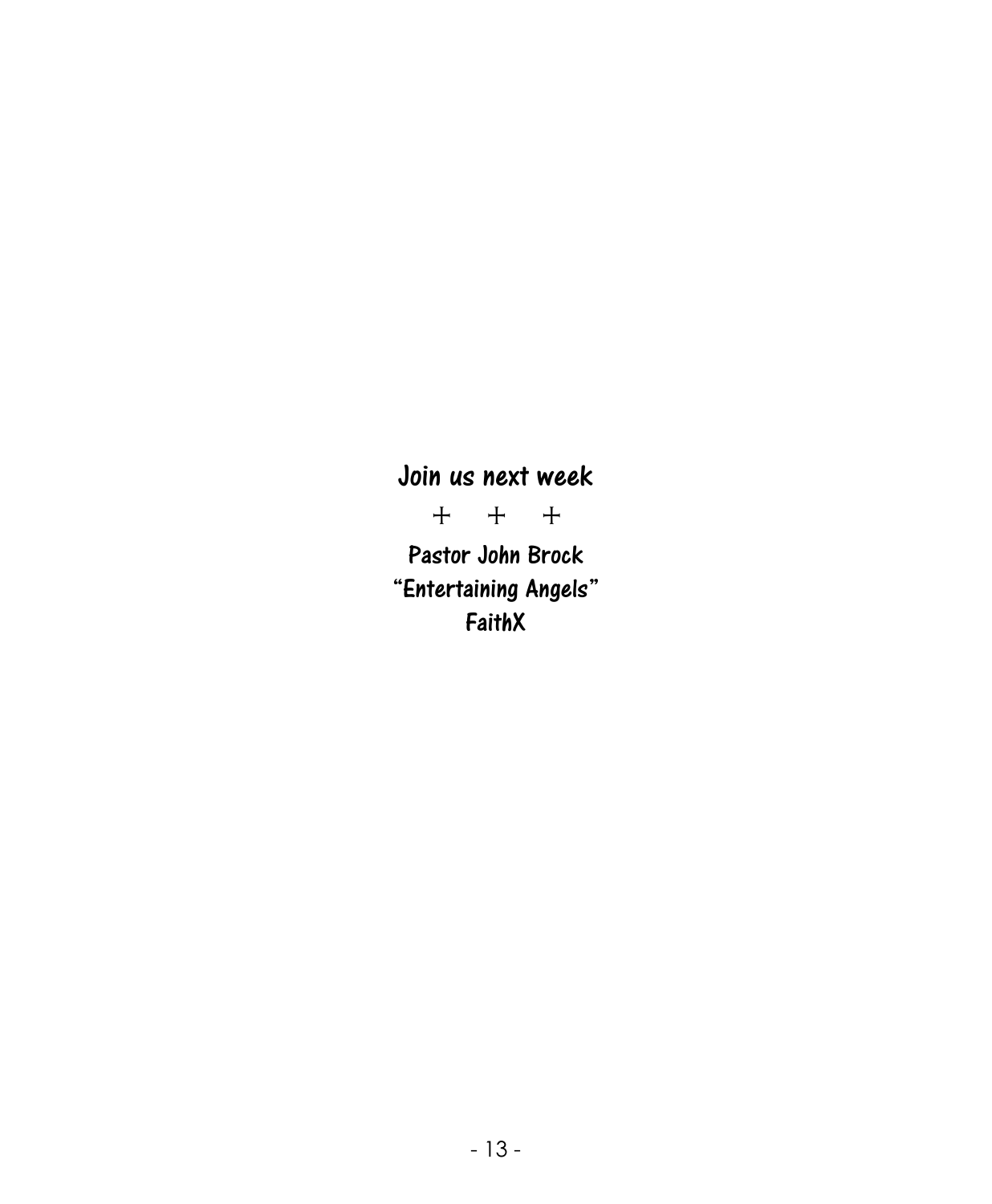

2000 chestnut street camp hill, pa 17011-5409 office: 717.737.8635 fax: 717.730.9297 trinluth@trinitycamphill.org www.trinitycamphill.org

office hours: monday-friday, 9am-4pm

gathering space receptionist hours: sunday-thursday, 6pm-9pm

# **worship notes**

**Attendance at our worship services** last week was 661. Copies of last week's sermon are available on the tables in Fellowship Hall, in the narthex, the tract rack in the Gathering Space, and on our website (www.trinitycamphill.org).

**The flowers in the Nave and Fellowship Hall**, the communion elements for all services, and the sanctuary lamp candle, the symbol of God's abiding presence, are presented to the glory of God and in loving memory of Mamie & Carl Winfield & Grace & Harry Lape by Barbara & Carl Winfield; Lester and Alma Geist and Kenneth and Martha Seaman-Latshaw by Bonnie and Tom Seaman; Our father/grandfather Neil Dell by Sharon and Jennifer.

**United and empowered to worship, connect, serve.**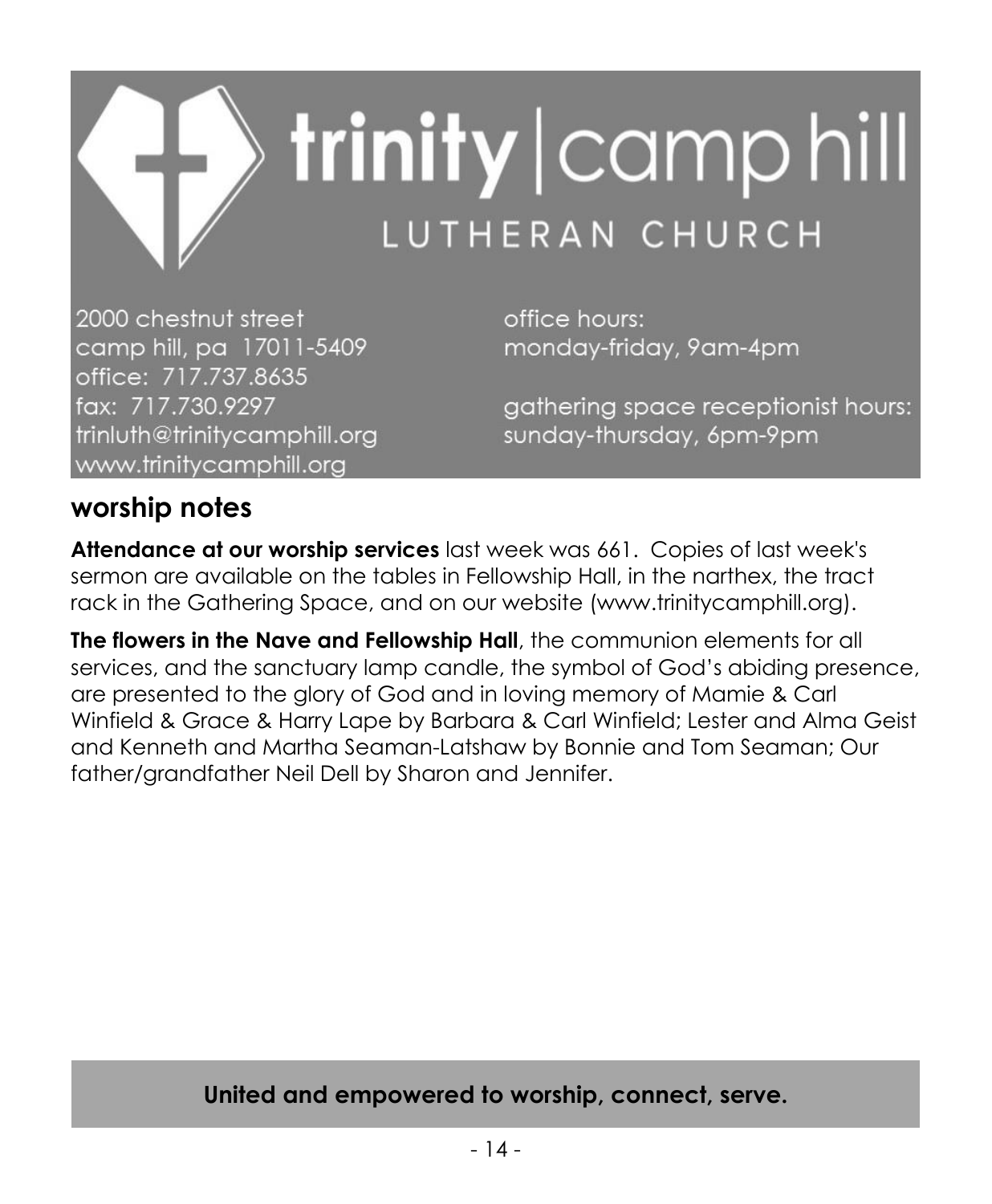# **Leaders**

**Presiding Minister:** The Rev. Dr. Jack M. Horner/ The Rev John H. Brock

**Preacher:** The Rev. Dr. Jack M. Horner

Lector: (8:30) Wendy Boyer; (11:00) Jane Killian

**Greeters:** (8:30) Anne Stafford (head greeter); (11:00) Peter Glenn (head greeter), Bruce and Nancy Bigelow, Darby and Chris Burnell

**Communion Assistants:** (8:30) Wendy Boyer, Kelly Rice, Vicki Wilken; (11:00) Jane Killian, Pat Eby, Tom Drye

**Ushers:** (8:30) Ryan Sheaffer; (11:00) Perry Shindle, Margie Walston

**Altar Care:** (8:30) Shirley Wilke; (11:00) Kevin Shivers

**Sound Technician:** (8:30) Royce Hoffman; (11:00) Tyler Wilson

**Video Technician:** (8:30) Barb Martin; (11:00) Max Hahn

**Slide Show Production:** Barb Martin

**Visual Announcements:** Jane Killian

**FaithX:** Kevin Appleby, Kevin Brady, Pam Hess, Shannon Jones, Devin Miller, Jesse Northridge, Tom Reddinger, Mike Schwalm, Tom Stank, Paul Walker, Debbie Wilson, Rick Wilson

**Guest Musician:** Ron Livingston

**Flower Delivery:** Marilyn Swartz

**Garden of Eatin':** (GOE I) Mary Ellen Hettinger, Margaret Parker; (GOE II) John Bendick & Family

**Bulletin Artwork:** Trinity Staff